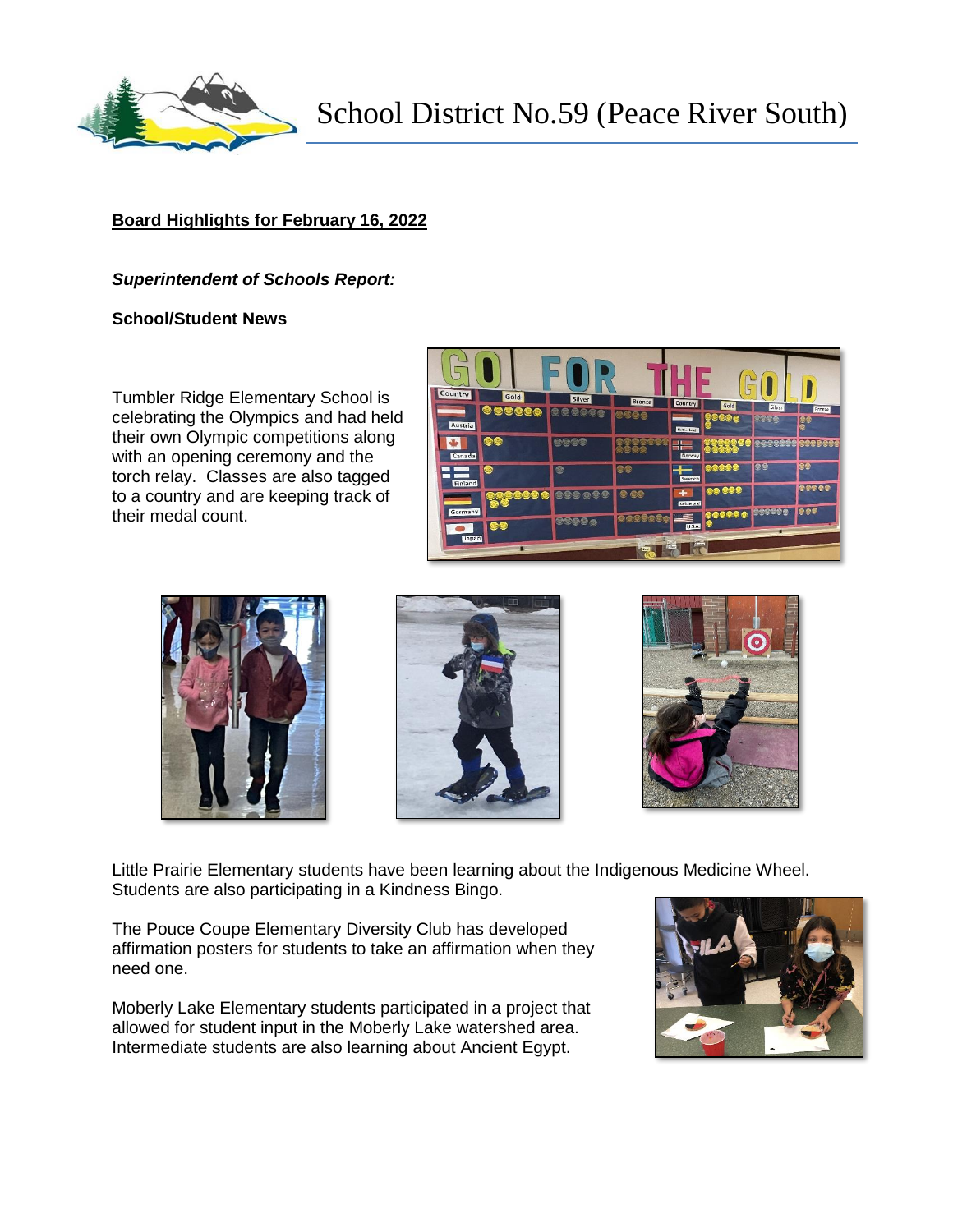

Parkland Elementary primary students had the opportunity learn how to write Haiku poems inspired by the moose that took up residence on their playground. The students created Haiku poems titled, "There's a Moose on the Loose".

Tremblay Elementary Kindergarten students enjoyed their finger-painting activity. Mr. Bricker's class learned how to bead using pony beads, yarn and looms. Beading is an important tradition in the Metis culture.

Don Titus Montessori School has seen great success in their fluency practice. On average, students' reading levels have risen by eight categories. Don Titus students also held a Global Day of Play and had unstructured play for one afternoon.

Chetwynd Secondary students in the BC First Peoples class designed and built fish traps. The Leadership class has been hosting various events for students. The senior girls' basketball team is excited to host the zone competitions.







The Skills Exploration class at TRSS received hands on learning in carpentry, electrical, and plumbing when they built a display showcasing a toilet.

The portable from Pouce Coupe Elementary has been moved to Crescent Park Elementary and is now set up. Students are enjoying the new space.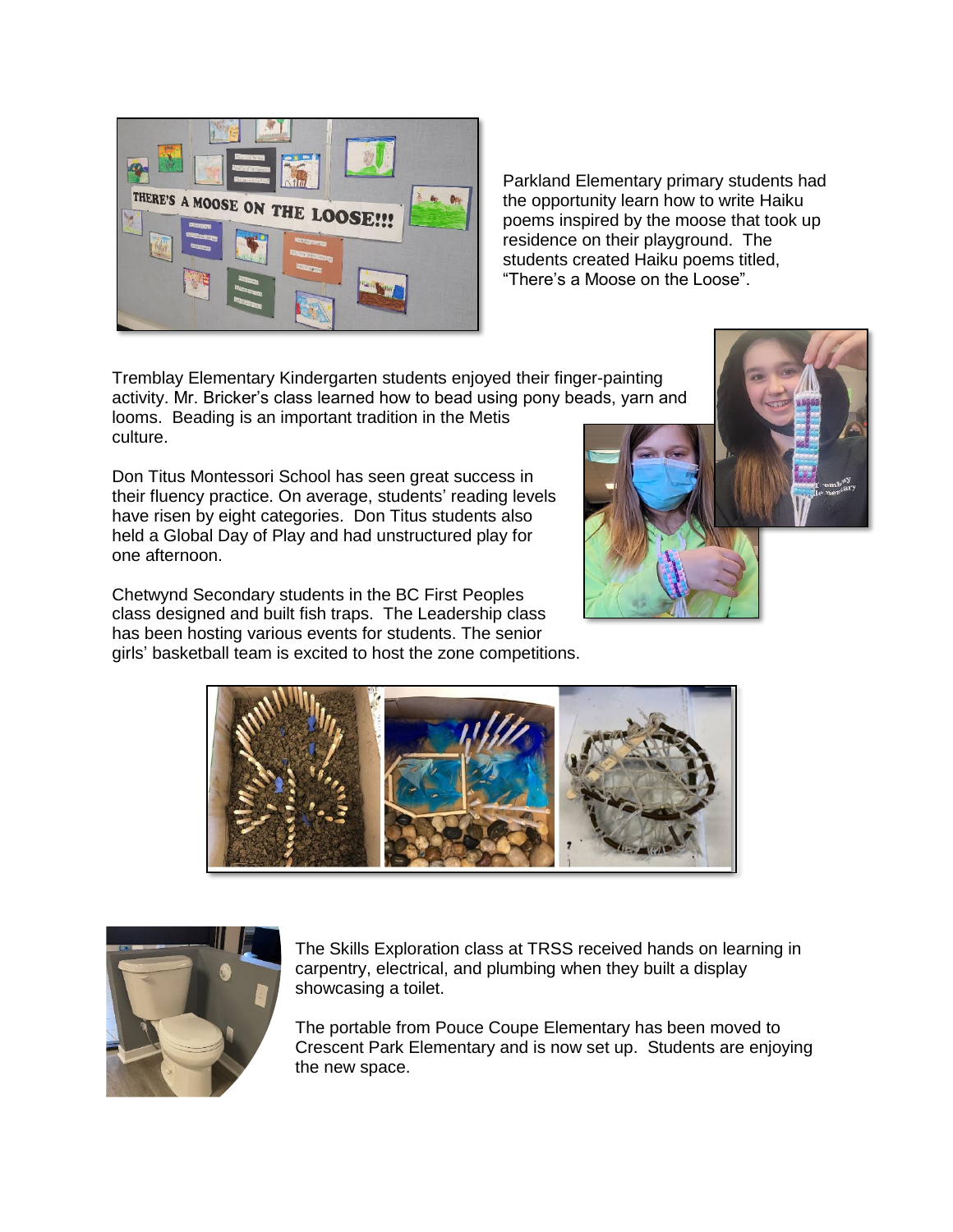The Superintendent announced the following principal appointments, effective August 1, 2022:

- Judy Eagles (DCSS Principal)
- Sean Cowie (DCSS Vice-Principal-South Peace Campus)
- Jeff Corcoran (DCSS Vice-Principal-South Peace Campus)
- Dianne Bassendowski (District Principal)

## **IEP Pilot Project**

The District has been participating in a pilot project on the Inclusive and Competency Based Individual Education Plan (ICBIEP). The process supports the work the district has implemented on inclusion and builds on the student's strengths to support their learning. Collaboration from family and the student is a foundational part of the program. Three elementary schools in the district are involved in the pilot project, and feedback from this year will be used to guide the district in implementing the program in other schools.

### **Child Care Survey**

The District conducted a Child Care Action Plan Data Collection Survey in December 2021 and received feedback from 314 families. Paul Chisholm, Director of Instruction, presented the results of the survey to the board. The survey will help inform SD59 and its partners within the Building Learning Together Society about the potential child care needs for families within our communities. One of the largest barriers identified by families is the cost of child care.

Starting in April 2022, the transition of the responsibility of child care from the Ministry of Children Family Development to the Ministry of Education will begin. The Province initiated the process to move child care under the umbrella of the Ministry of Education as it supports the child's learning journey, delivering important early learning opportunities and supporting future educational success.

## **Indigenous Education Report & Completion Rates**

The Indigenous Education Report, "How Are We Doing?", is now available on the Ministry website. The report monitors performance of Indigenous students in the BC public school system. The report includes demographic and assessment outcomes, including student completions rates. The District uses this data to determine areas of success and identify where there is a gap in achievement and equity.

The full report is available at: [https://studentsuccess.gov.bc.ca/school-district/059.](https://studentsuccess.gov.bc.ca/school-district/059)

## *Reports from the Secretary Treasurer:*

## **Finance Reports**

The Secretary Treasurer presented the monthly finance reports as of January 31, 2022.

#### **2021-22 Amended Operating Budget & Bylaw**

The 2021-22 Amended Annual Budget Bylaw was read and adopted.

#### **2022-23 Enrollment Projections**

The District is projecting a slight decline in student enrollment for the 2022-23 school year. The projected enrollment numbers are submitted to the Ministry of Education and used to determine the preliminary operating grant funding.